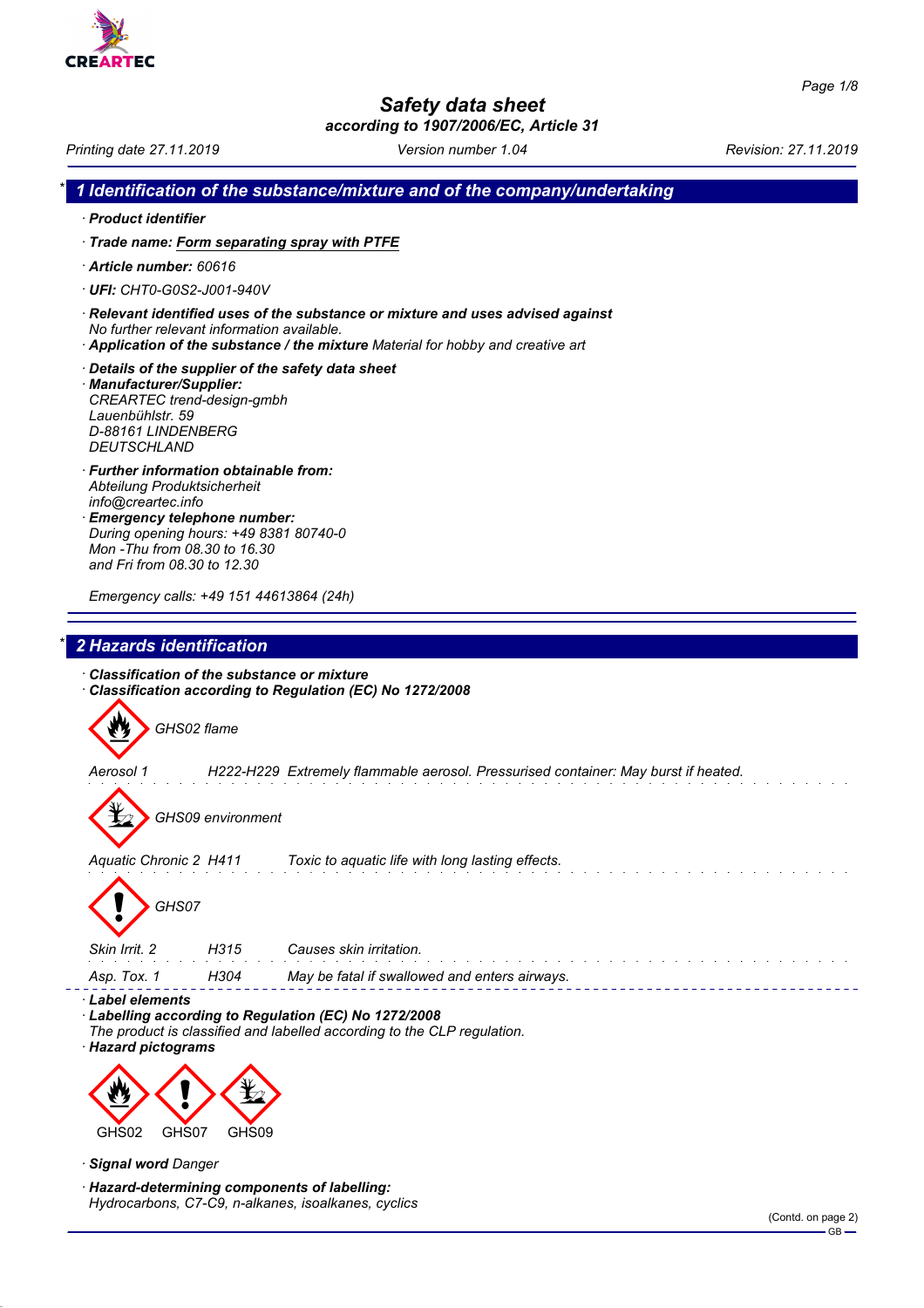*Printing date 27.11.2019 Version number 1.04 Revision: 27.11.2019*

#### *Trade name: Form separating spray with PTFE*

|                                                                                                                          | (Contd. of page 1) |
|--------------------------------------------------------------------------------------------------------------------------|--------------------|
| Hydrocarbons, C6-C7, isoalkanes, cyclics, <5% n-hexane                                                                   |                    |
| Naphtha (petroleum), hydrotreated light                                                                                  |                    |
| Hydrocarbons, C6-C7, n-alkanes, isoalkanes, cyclics, <5% n-hexane                                                        |                    |
| Hazard statements                                                                                                        |                    |
| H222-H229 Extremely flammable aerosol. Pressurised container: May burst if heated.                                       |                    |
| Causes skin irritation.<br>H315                                                                                          |                    |
| H411 Toxic to aquatic life with long lasting effects.                                                                    |                    |
| · Precautionary statements                                                                                               |                    |
| If medical advice is needed, have product container or label at hand.<br>P <sub>101</sub>                                |                    |
| Keep out of reach of children.<br>P <sub>102</sub>                                                                       |                    |
| P <sub>103</sub><br>Read label before use.                                                                               |                    |
| P210<br>Keep away from heat, hot surfaces, sparks, open flames and other ignition sources. No smoking.                   |                    |
| P <sub>251</sub><br>Do not pierce or burn, even after use.                                                               |                    |
| P <sub>211</sub><br>Do not spray on an open flame or other ignition source.                                              |                    |
| P280<br>Wear protective gloves.                                                                                          |                    |
| P410+P412 Protect from sunlight. Do not expose to temperatures exceeding 50 °C/122 °F.                                   |                    |
| Dispose of contents/container in accordance with local/regional/national/international regulations.<br>P501              |                    |
| <b>Other hazards</b>                                                                                                     |                    |
| Even after use, there is a risk of formation of explosive vapor-air mixtures until complete evaporation of the flammable |                    |
| components.                                                                                                              |                    |

*· Results of PBT and vPvB assessment*

- *· PBT: Not applicable.*
- *· vPvB: Not applicable.*

## *\* 3 Composition/information on ingredients*

- *· Chemical characterisation: Mixtures*
- *· Description: Mixture of substances listed below with nonhazardous additions.*

| Dangerous components:                                                                             |                                                                                                                                                                                                   |                    |
|---------------------------------------------------------------------------------------------------|---------------------------------------------------------------------------------------------------------------------------------------------------------------------------------------------------|--------------------|
| CAS: 106-97-8                                                                                     | butane, pure                                                                                                                                                                                      | $> 25 - 50\%$      |
| EINECS: 203-448-7                                                                                 | Flam. Gas 1, H220; Acute Tox. 3, H331; Press. Gas (Comp.), H280                                                                                                                                   |                    |
| CAS: 74-98-6                                                                                      | propane                                                                                                                                                                                           | $> 10 - \leq 25\%$ |
| EINECS: 200-827-9                                                                                 | ◈ Flam. Gas 1, H220; ◈ Acute Tox. 1, H330; Press. Gas (Comp.), H280                                                                                                                               |                    |
| CAS: 68920-06-9                                                                                   | Hydrocarbons, C7-C9, n-alkanes, isoalkanes, cyclics                                                                                                                                               | $> 10 - \leq 25\%$ |
|                                                                                                   | EC number: 920-750-0 ( $\circledast$ Flam. Liq. 2, H225; $\circledast$ Asp. Tox. 1, H304; $\circledast$ Aquatic Chronic 2, H411;<br><i>∢</i> ), STOT SE 3, H336                                   |                    |
| CAS: 92128-66-0                                                                                   | Hydrocarbons, C6-C7, isoalkanes, cyclics, <5% n-hexane                                                                                                                                            | $> 2.5 - \le 10\%$ |
|                                                                                                   | EC number: 926-605-8 $\sqrt{\diamond}$ Flam. Liq. 2, H225; $\diamond$ Asp. Tox. 1, H304; $\diamond$ STOT SE 3, H336                                                                               |                    |
| CAS: 64742-49-0                                                                                   | Naphtha (petroleum), hydrotreated light                                                                                                                                                           | $0 - \le 10\%$     |
| EC number: 931-254-9                                                                              | ◈ Flam. Liq. 2, H225; ♦ Asp. Tox. 1, H304; ♦ Aquatic Chronic 2, H411; ♦ Skin<br>Irrit. 2, H315; STOT SE 3, H336                                                                                   |                    |
| CAS: 92128-66-0                                                                                   | Hydrocarbons, C6-C7, n-alkanes, isoalkanes, cyclics, <5% n-hexane                                                                                                                                 | $0 - \le 10\%$     |
| EC number: 921-024-6                                                                              | ◈ Flam. Liq. 2, H225; ◈ Asp. Tox. 1, H304; ◈ Aquatic Chronic 2, H411; ◊ Skin<br>Irrit. 2, H315; STOT SE 3, H336                                                                                   |                    |
| CAS: 92128-67-1                                                                                   | Hydrocarbons, C7, n-alkanes, isoalkanes, cyclics                                                                                                                                                  | $0 - \le 10\%$     |
|                                                                                                   | EC number: 927-510-4 $\circledast$ Flam. Liq. 2, H225; $\circledast$ Aquatic Chronic 2, H411; $\circledast$ Skin Irrit. 2, H315; STOT<br>SE 3. H336                                               |                    |
| CAS: 110-54-3                                                                                     | n-hexane                                                                                                                                                                                          | $0 - \le 2.5\%$    |
| EINECS: 203-777-6                                                                                 | Blam. Liq. 2, H225; Sepr. 2, H361f; STOT RE 2, H373; Asp. Tox. 1, H304;<br>ie Aquatic Chronic 2, H411; <sets 2,="" 3,="" h315;="" h336<="" irrit.="" se="" skin="" stot="" td=""><td></td></sets> |                    |
|                                                                                                   | Regulation (EC) No 648/2004 on detergents / Labelling for contents                                                                                                                                |                    |
| aliphatic hydrocarbons                                                                            |                                                                                                                                                                                                   | $\geq 30\%$        |
| $\cdot$ Additional information: For the wording of the listed hazard phrases refer to section 16. |                                                                                                                                                                                                   |                    |

## *\* 4 First aid measures*

- *· Description of first aid measures*
- *· General information:*
- *Take affected persons out of danger area and lay down.*
- *Keep warm, position comfortably and cover well.*

*Immediately remove any clothing soiled by the product.*

*· After inhalation: In case of unconsciousness place patient stably in side position for transportation.*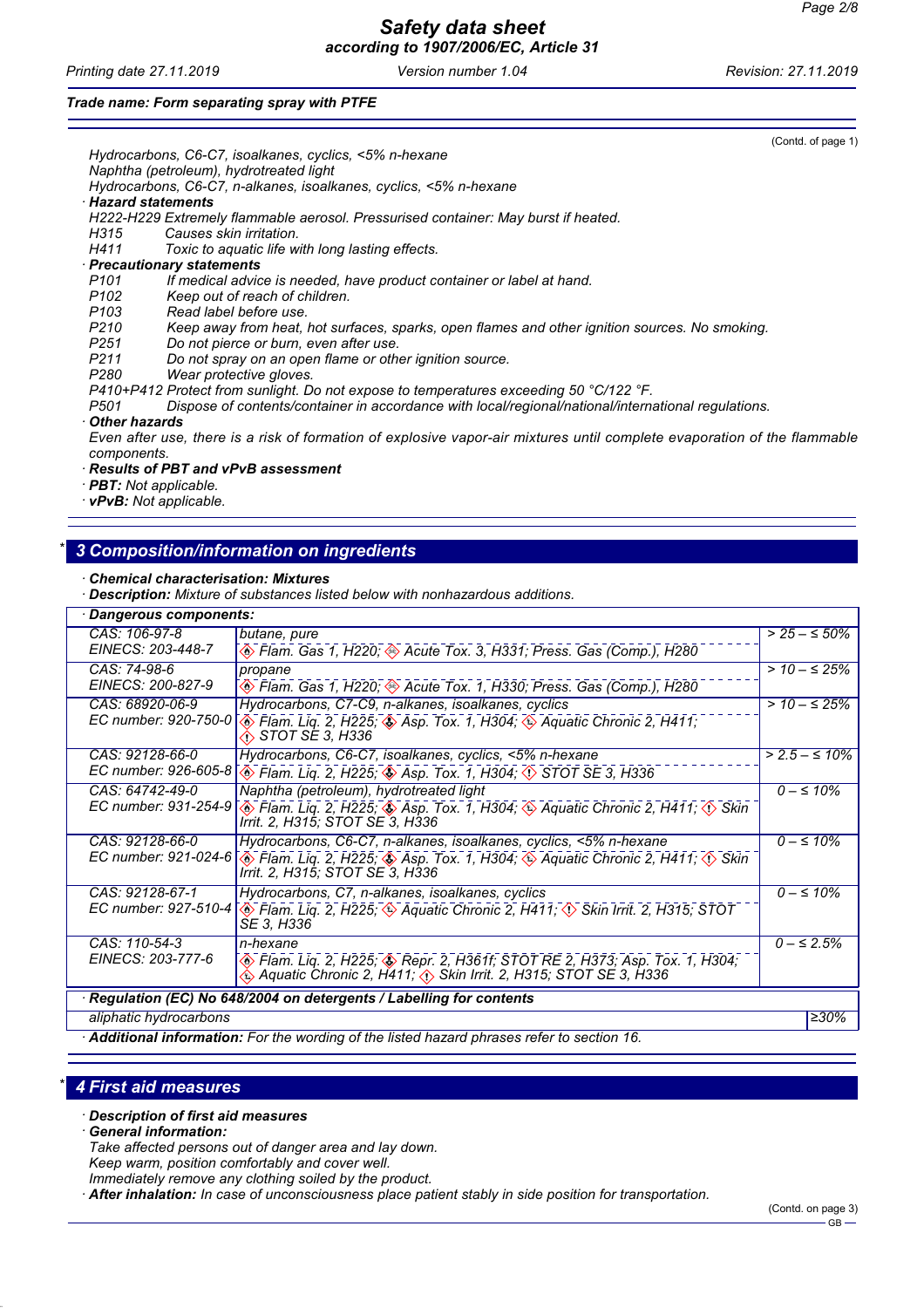*Printing date 27.11.2019 Version number 1.04 Revision: 27.11.2019*

*Trade name: Form separating spray with PTFE*

(Contd. of page 2)

- *· After skin contact: If skin irritation continues, consult a doctor. Immediately wash with water and soap and rinse thoroughly. · After eye contact: Rinse opened eye for several minutes under running water. · After swallowing: Rinse out mouth and then drink plenty of water. Seek medical treatment.*
- *When vomiting, pay attention to the risk of asyration!*
- *· Information for doctor:*
- *· Most important symptoms and effects, both acute and delayed*
- *Headache*
- *Nausea Disorientation*
- *Pneumonia*
- *· Indication of any immediate medical attention and special treatment needed*
- *If swallowed or in case of vomiting, danger of entering the lungs.*

## *\* 5 Firefighting measures*

- *· Extinguishing media*
- *· Suitable extinguishing agents: Carbon dioxide*
- *Foam*
- *Fire-extinguishing powder*
- *· Special hazards arising from the substance or mixture*
- *Danger of bursting with fire expansion and risk of injury in the event of fire heat.*
- *· Advice for firefighters*
- *· Protective equipment: Wear self-contained respiratory protective device.*
- *· Additional information Cool endangered receptacles with water spray.*

### *6 Accidental release measures*

- *· Personal precautions, protective equipment and emergency procedures Use respiratory protective device against the effects of fumes/dust/aerosol. Wear protective equipment. Keep unprotected persons away.*
- *· Environmental precautions: Do not allow product to reach sewage system or any water course. Inform respective authorities in case of seepage into water course or sewage system. Do not allow to enter sewers/ surface or ground water. · Methods and material for containment and cleaning up:*
- *Dispose contaminated material as waste according to item 13. Ensure adequate ventilation.*
- *· Reference to other sections*
- *See Section 7 for information on safe handling. See Section 8 for information on personal protection equipment. See Section 13 for disposal information.*

## *\* 7 Handling and storage*

- *· Handling:*
- *· Precautions for safe handling No special precautions are necessary if used correctly.*
- *· Information about fire and explosion protection:*
- *Do not spray onto a naked flame or any incandescent material.*
- *Keep ignition sources away Do not smoke.*

*Pressurised container: protect from sunlight and do not expose to temperatures exceeding 50°C, i.e. electric lights. Do not pierce or burn, even after use.*

- *· Conditions for safe storage, including any incompatibilities*
- *· Storage:*
- *· Requirements to be met by storerooms and receptacles:*
- *Observe official regulations on storing packagings with pressurised containers.*
- *· Information about storage in one common storage facility: Store away from oxidising agents.*
- *· Further information about storage conditions: Keep container tightly sealed.*

*· Storage class: 2 B*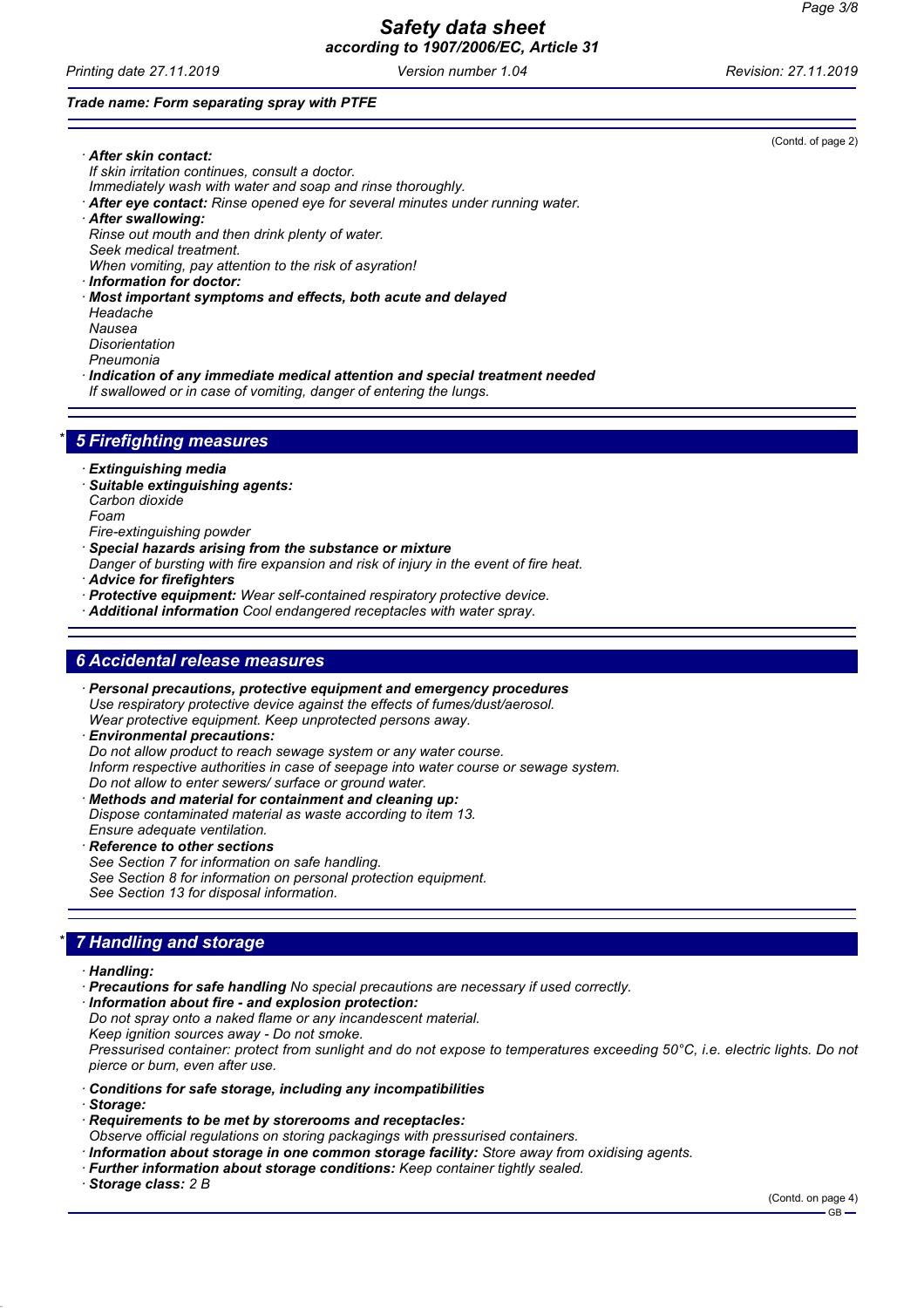*Printing date 27.11.2019 Version number 1.04 Revision: 27.11.2019*

*Trade name: Form separating spray with PTFE*

*· Specific end use(s) No further relevant information available.*

## *\* 8 Exposure controls/personal protection*

*· Additional information about design of technical facilities: No further data; see item 7.*

*· Control parameters*

#### *· Ingredients with limit values that require monitoring at the workplace:*

#### *106-97-8 butane, pure*

*WEL Short-term value: 1810 mg/m³, 750 ppm Long-term value: 1450 mg/m³, 600 ppm Carc (if more than 0.1% of buta-1.3-diene)*

#### *110-54-3 n-hexane*

*WEL Long-term value: 72 mg/m³, 20 ppm*

*· Additional information: The lists valid during the making were used as basis.*

- *· Exposure controls*
- *· Personal protective equipment:*
- *· General protective and hygienic measures:*

*Keep away from foodstuffs, beverages and feed. Immediately remove all soiled and contaminated clothing Wash hands before breaks and at the end of work. Avoid contact with the skin.*

- *Avoid contact with the eyes and skin. · Respiratory protection: Not required.*
- *· Protection of hands:*
- 



\_S*Protective gloves*

*The glove material has to be impermeable and resistant to the product/ the substance/ the preparation. Due to missing tests no recommendation to the glove material can be given for the product/ the preparation/ the chemical mixture.*

*Selection of the glove material on consideration of the penetration times, rates of diffusion and the degradation · Material of gloves*

*The selection of the suitable gloves does not only depend on the material, but also on further marks of quality and varies from manufacturer to manufacturer. As the product is a preparation of several substances, the resistance of the glove material can not be calculated in advance and has therefore to be checked prior to the application.*

*· Penetration time of glove material*

*The exact break through time has to be found out by the manufacturer of the protective gloves and has to be observed. · Eye protection: Not required.*

**Body protection:** Protective work clothing

### *\* 9 Physical and chemical properties*

| · Information on basic physical and chemical properties                                                                  |                 |
|--------------------------------------------------------------------------------------------------------------------------|-----------------|
| $\cdot$ General Information                                                                                              |                 |
| · Appearance:                                                                                                            |                 |
| Form:                                                                                                                    | Fluid           |
| Colour:                                                                                                                  | Cloudy          |
| · Odour:                                                                                                                 | Petrol-like     |
| · Odour threshold:                                                                                                       | Not determined. |
| · pH-value:                                                                                                              | Not determined. |
| $\cdot$ Change in condition<br><b>Melting point/freezing point:</b><br>Initial boiling point and boiling range: < -20 °C | Undetermined.   |
| · Flash point:                                                                                                           | < -20 °C        |
| · Flammability (solid, gas):                                                                                             | Not applicable. |
| · Ignition temperature:                                                                                                  | > 200 °C        |
| · Decomposition temperature:                                                                                             | Not determined. |

(Contd. of page 3)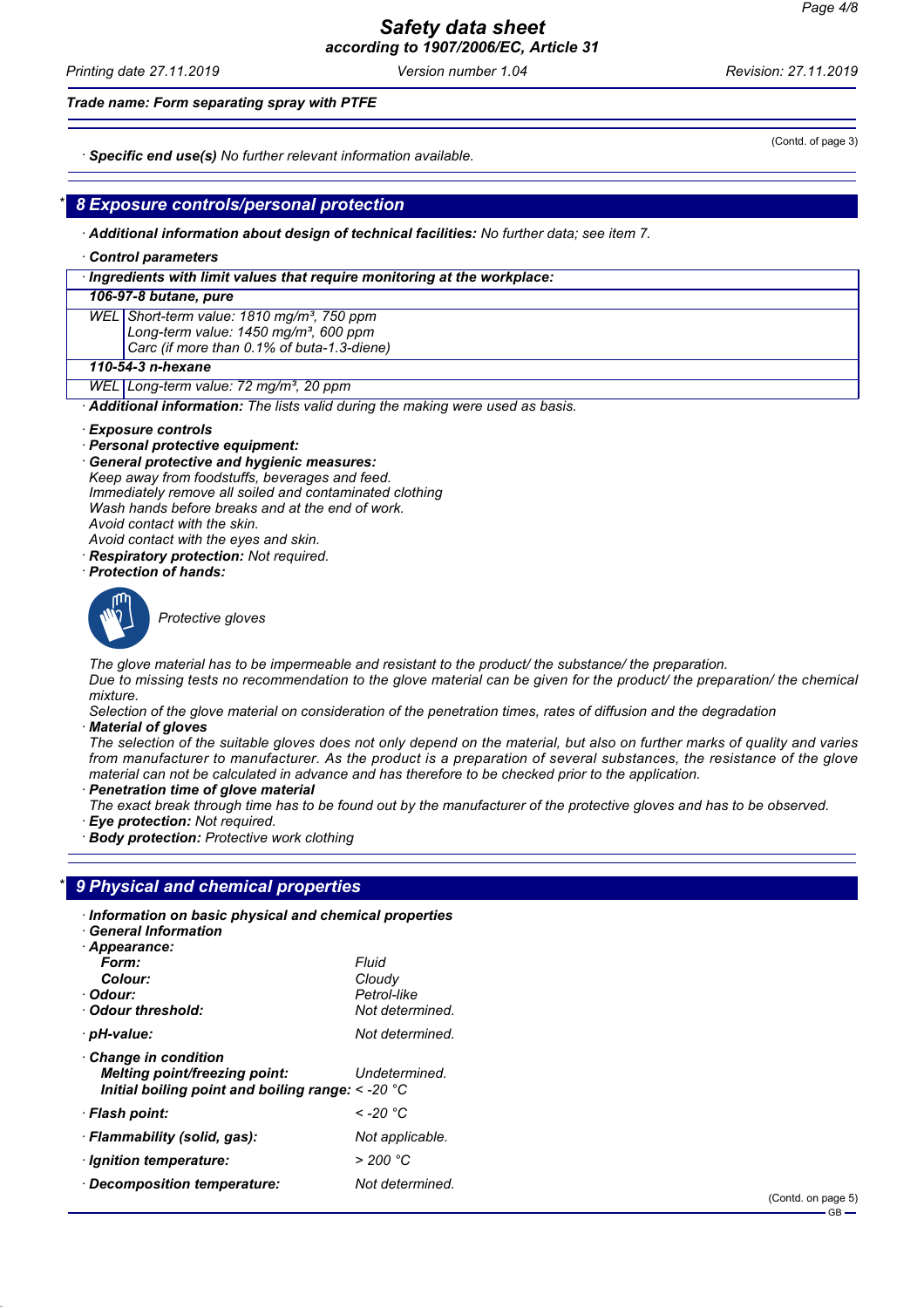*Printing date 27.11.2019 Version number 1.04 Revision: 27.11.2019*

(Contd. of page 4)

### *Trade name: Form separating spray with PTFE*

| · Auto-ignition temperature:                                                              | Product is not selfigniting.                                                                   |
|-------------------------------------------------------------------------------------------|------------------------------------------------------------------------------------------------|
| $\cdot$ Explosive properties:                                                             | Product is not explosive. However, formation of explosive air/vapour mixtures<br>are possible. |
| $\cdot$ Explosion limits:<br>Lower:<br>Upper:                                             | 0.6 Vol %<br>15 Vol %                                                                          |
| · Vapour pressure:                                                                        | Not determined.                                                                                |
| · Density at 20 °C:<br>· Relative density<br>· Vapour density<br>$\cdot$ Evaporation rate | $0.603$ g/cm <sup>3</sup><br>Not determined.<br>Not determined.<br>Not applicable.             |
| · Solubility in / Miscibility with<br>water:                                              | Not miscible or difficult to mix.                                                              |
| · Partition coefficient: n-octanol/water:                                                 | Not determined.                                                                                |
| · Viscosity:<br>Dynamic:<br><b>Kinematic:</b>                                             | Not determined.<br>Not determined.                                                             |
| · Solvent content:<br><b>Organic solvents:</b><br>$\cdot$ Other information               | $72.7 - 5.6\%$<br>No further relevant information available.                                   |

# *10 Stability and reactivity*

*· Reactivity Extremely flammable aerosol.*

- *· Chemical stability*
- *· Thermal decomposition / conditions to be avoided: No decomposition if used according to specifications.*
- *· Possibility of hazardous reactions No dangerous reactions known.*
- *· Conditions to avoid No further relevant information available.*
- *· Incompatible materials: No further relevant information available.*
- *· Hazardous decomposition products: No dangerous decomposition products known.*

# *\* 11 Toxicological information*

- *· Information on toxicological effects*
- *· Acute toxicity Based on available data, the classification criteria are not met.*

| · LD/LC50 values relevant for classification:                                |
|------------------------------------------------------------------------------|
| 106-97-8 butane, pure                                                        |
| Inhalative LC50/4 h 658 mg/l (rat)                                           |
| 74-98-6 propane                                                              |
| Inhalative $ LC50/4 h  > 20$ mg/l (rat)                                      |
| 68920-06-9 Hydrocarbons, C7-C9, n-alkanes, isoalkanes, cyclics               |
| LD50<br>$ 2,800 - 3,100 \text{ mg/kg}$ bw (rat)<br>Dermal                    |
| 64742-49-0 Naphtha (petroleum), hydrotreated light                           |
| Inhalative LC50/4 h 73,860 ppm (rat)                                         |
| 92128-66-0 Hydrocarbons, C6-C7, n-alkanes, isoalkanes, cyclics, <5% n-hexane |
| LD50<br>$ 2,800 - 3,100$ mg/kg bw (rat)<br>Dermal                            |
| 92128-67-1 Hydrocarbons, C7, n-alkanes, isoalkanes, cyclics                  |
| $2,800 - 3,100$ mg/kg bw (rat)<br>LD50<br>Dermal                             |

*· Primary irritant effect:*

*· Skin corrosion/irritation*

*Causes skin irritation.*

*· Serious eye damage/irritation Based on available data, the classification criteria are not met.*

*· Respiratory or skin sensitisation Based on available data, the classification criteria are not met.*

*· CMR effects (carcinogenity, mutagenicity and toxicity for reproduction)*

Germ cell mutagenicity Based on available data, the classification criteria are not met.

*· Carcinogenicity Based on available data, the classification criteria are not met.*

*· Reproductive toxicity Based on available data, the classification criteria are not met.*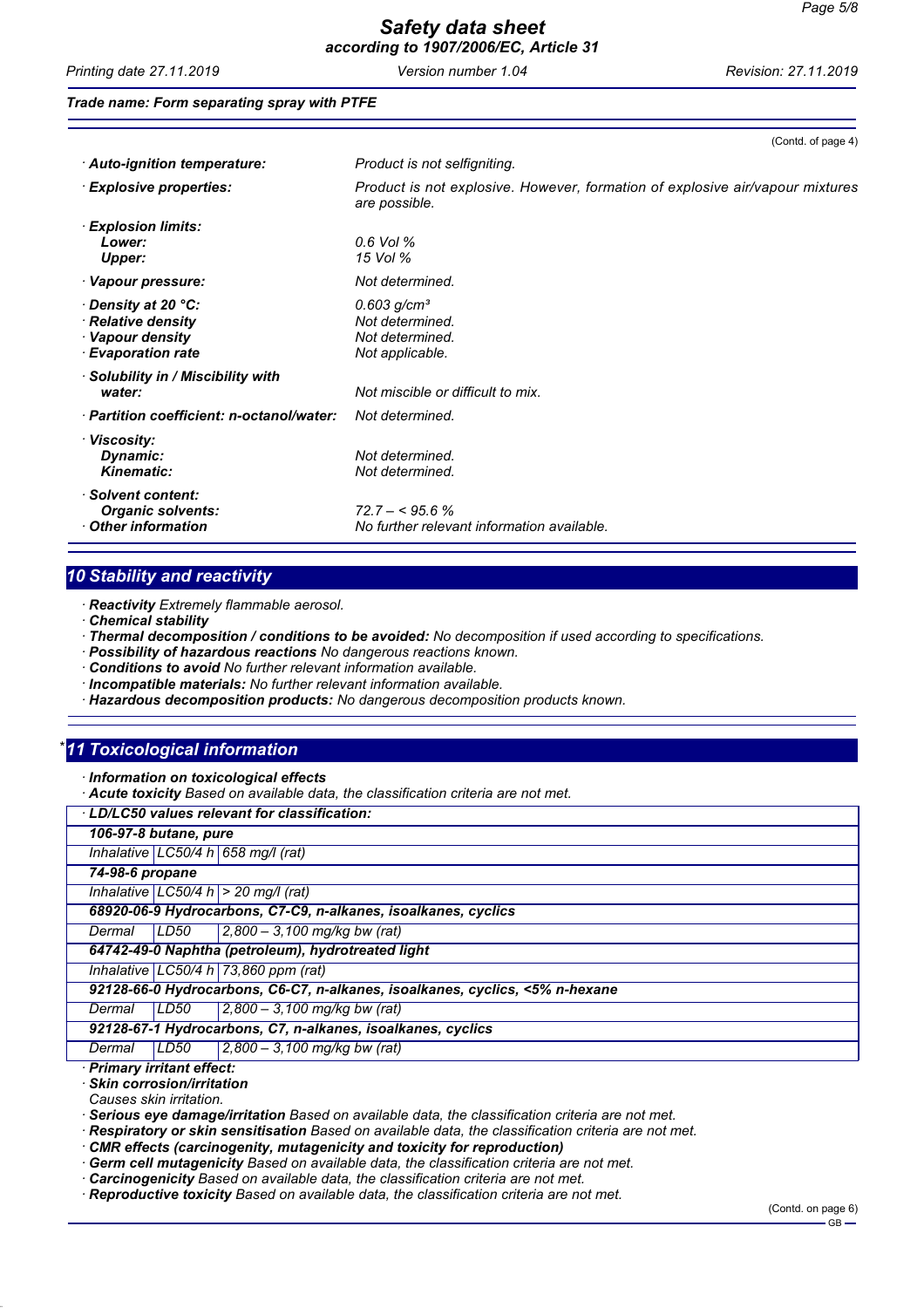*Printing date 27.11.2019 Version number 1.04 Revision: 27.11.2019*

(Contd. of page 5)

*Trade name: Form separating spray with PTFE*

- *· STOT-single exposure Based on available data, the classification criteria are not met.*
- *· STOT-repeated exposure Based on available data, the classification criteria are not met.*
- *· Aspiration hazard*

*May be fatal if swallowed and enters airways.*

## *12 Ecological information*

- *· Toxicity*
- *· Aquatic toxicity: No further relevant information available.*
- *· Persistence and degradability No further relevant information available.*
- *· Behaviour in environmental systems:*
- *· Bioaccumulative potential No further relevant information available.*
- *· Mobility in soil No further relevant information available.*
- *· Ecotoxical effects:*
- *· Remark: Toxic for fish*
- *· Additional ecological information:*
- *· General notes:*

*Water hazard class 2 (German Regulation) (Self-assessment): hazardous for water Do not allow product to reach ground water, water course or sewage system. Danger to drinking water if even small quantities leak into the ground. Also poisonous for fish and plankton in water bodies. Toxic for aquatic organisms*

*· Results of PBT and vPvB assessment*

- *· PBT: Not applicable.*
- *· vPvB: Not applicable.*
- *· Other adverse effects No further relevant information available.*

### *13 Disposal considerations*

*· Waste treatment methods*

*· Recommendation Must not be disposed together with household garbage. Do not allow product to reach sewage system.*

|      | · European waste catalogue                                                                  |
|------|---------------------------------------------------------------------------------------------|
|      | 16 05 04*   gases in pressure containers (including halons) containing hazardous substances |
| HP3  | Flammable                                                                                   |
| HP14 | Ecotoxic                                                                                    |

*· Uncleaned packaging:*

*· Recommendation: Disposal must be made according to official regulations.*

## *14 Transport information*

- *· UN-Number*
- *· ADR, IMDG, IATA UN1950*
- *· UN proper shipping name*
- 
- 
- 
- *· Transport hazard class(es)*
- *· ADR*



*· Label 2.1*

*· ADR 1950 AEROSOLS, ENVIRONMENTALLY HAZARDOUS · IMDG AEROSOLS · IATA AEROSOLS, flammable*

*Class 2 5F Gases.*

(Contd. on page 7)  $-$  GB  $-$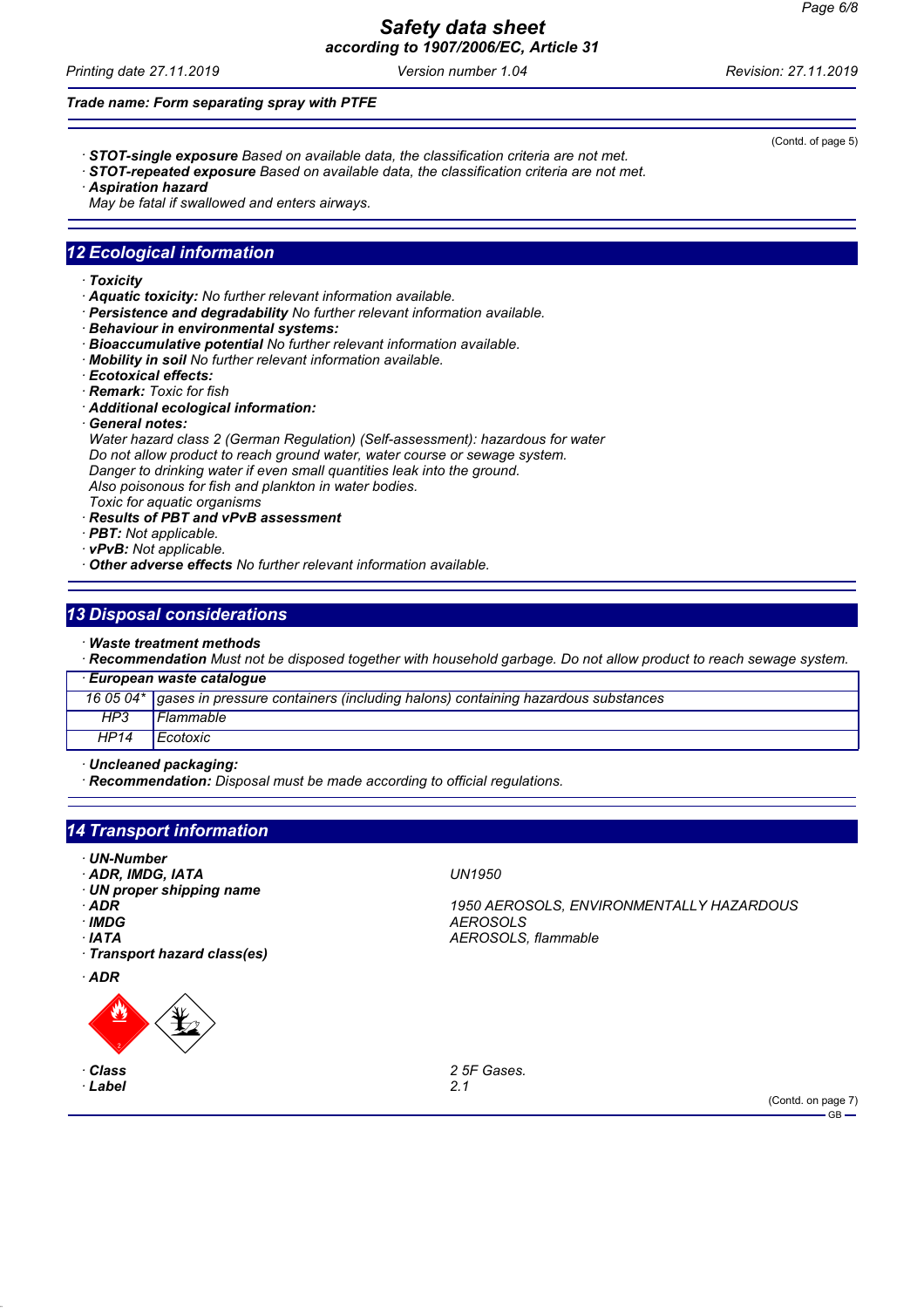*Printing date 27.11.2019 Version number 1.04 Revision: 27.11.2019*

#### *Trade name: Form separating spray with PTFE*

|                                                         | (Contd. of page 6)                                                                                                                                                                                                                                                                                                                               |
|---------------------------------------------------------|--------------------------------------------------------------------------------------------------------------------------------------------------------------------------------------------------------------------------------------------------------------------------------------------------------------------------------------------------|
| $·$ IMDG, IATA                                          |                                                                                                                                                                                                                                                                                                                                                  |
|                                                         |                                                                                                                                                                                                                                                                                                                                                  |
| ∙ Class                                                 | 2.1                                                                                                                                                                                                                                                                                                                                              |
| · Label                                                 | 2.1                                                                                                                                                                                                                                                                                                                                              |
| · Packing group                                         |                                                                                                                                                                                                                                                                                                                                                  |
| · ADR, IMDG, IATA                                       | not regulated                                                                                                                                                                                                                                                                                                                                    |
| · Environmental hazards:                                | Product contains environmentally hazardous substances:<br>Hydrocarbons, C7-C9, n-alkanes, isoalkanes, cyclics                                                                                                                                                                                                                                    |
| · Special marking (ADR):                                | Symbol (fish and tree)                                                                                                                                                                                                                                                                                                                           |
| Special precautions for user                            | Warning: Gases.                                                                                                                                                                                                                                                                                                                                  |
| Danger code (Kemler):                                   |                                                                                                                                                                                                                                                                                                                                                  |
| · EMS Number:                                           | $F-D$ , S-U                                                                                                                                                                                                                                                                                                                                      |
| Stowage Code                                            | SW1 Protected from sources of heat.<br>SW22 For AEROSOLS with a maximum capacity of 1 litre:<br>Category A. For AEROSOLS with a capacity above 1 litre:<br>Category B. For WASTE AEROSOLS: Category C, Clear of living<br>quarters.                                                                                                              |
| · Segregation Code                                      | SG69 For AEROSOLS with a maximum capacity of 1 litre:<br>Segregation as for class 9. Stow "separated from" class 1 except<br>for division 1.4.<br>For AEROSOLS with a capacity above 1 litre:<br>Segregation as for the appropriate subdivision of class 2.<br>For WASTE AEROSOLS:<br>Segregation as for the appropriate subdivision of class 2. |
| · Transport in bulk according to Annex II of Marpol and |                                                                                                                                                                                                                                                                                                                                                  |
| the IBC Code                                            | Not applicable.                                                                                                                                                                                                                                                                                                                                  |
| · Transport/Additional information:                     |                                                                                                                                                                                                                                                                                                                                                  |
| ∙ADR                                                    |                                                                                                                                                                                                                                                                                                                                                  |
| $\cdot$ Limited quantities (LQ)                         | 1L                                                                                                                                                                                                                                                                                                                                               |
| <b>Excepted quantities (EQ)</b>                         | Code: E0                                                                                                                                                                                                                                                                                                                                         |
|                                                         | Not permitted as Excepted Quantity                                                                                                                                                                                                                                                                                                               |
| · Transport category                                    | 2                                                                                                                                                                                                                                                                                                                                                |
| · Tunnel restriction code                               | D                                                                                                                                                                                                                                                                                                                                                |
| ∙IMDG                                                   |                                                                                                                                                                                                                                                                                                                                                  |
| $\cdot$ Limited quantities (LQ)                         | 1L                                                                                                                                                                                                                                                                                                                                               |
| · Excepted quantities (EQ)                              | Code: E0                                                                                                                                                                                                                                                                                                                                         |
|                                                         | Not permitted as Excepted Quantity                                                                                                                                                                                                                                                                                                               |
| · UN "Model Regulation":                                | UN 1950 AEROSOLS, 2.1, ENVIRONMENTALLY HAZARDOUS                                                                                                                                                                                                                                                                                                 |

# *15 Regulatory information*

*· Safety, health and environmental regulations/legislation specific for the substance or mixture*

*· Directive 2012/18/EU*

*· Named dangerous substances - ANNEX I None of the ingredients is listed.*

*· Seveso category*

*P3a FLAMMABLE AEROSOLS*

*E2 Hazardous to the Aquatic Environment*

*· Qualifying quantity (tonnes) for the application of lower-tier requirements 150 t*

- *· Qualifying quantity (tonnes) for the application of upper-tier requirements 500 t*
- *· REGULATION (EC) No 1907/2006 ANNEX XVII Conditions of restriction: 3*

*· Chemical safety assessment: A Chemical Safety Assessment has not been carried out.*

### *16 Other information*

*This information is based on our present knowledge. However, this shall not constitute a guarantee for any specific product features and shall not establish a legally valid contractual relationship.*

*· Relevant phrases*

*H220 Extremely flammable gas.*